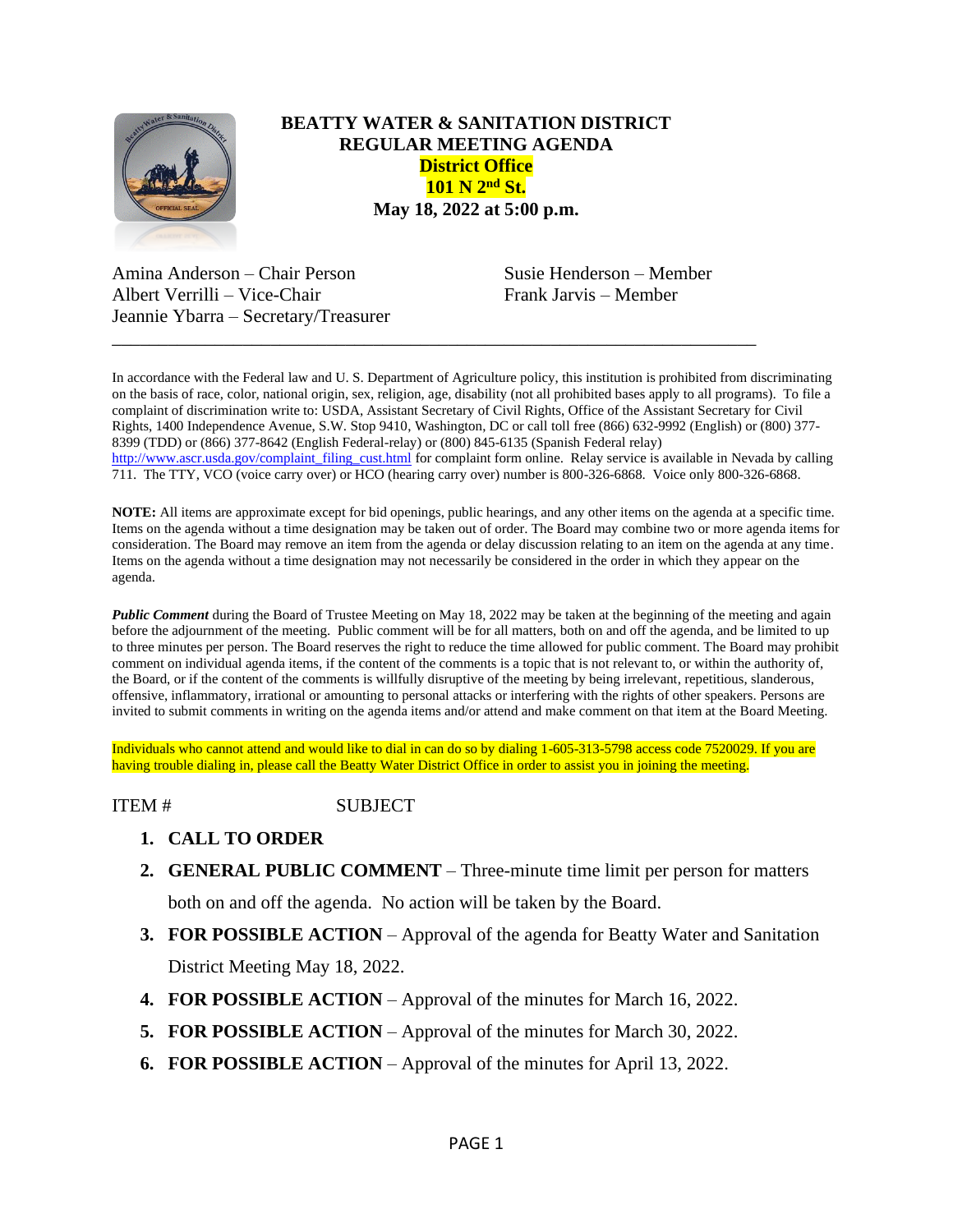- **7. OFFICE REPORT**  General information and updates from the Office Personnel, Nye County, and/or Utilities Services, Inc. No action will be taken by the Board.
- **8. FOR DISCUSSION** Presentation by A and H Insurance sales executive Kayla Woods on upcoming changes and what to expect for the next renewal process and all matters pertaining thereto.
- **9. FOR DISCUSSION** Discussion on path forward with the letter sent from Edward Ringle's attorney, Stephens Law Offices, regarding expired Capital Improvement fees on El Sueno properties and all matters pertaining thereto.
- **10. FOR POSSIBLE ACTION** Discussion, Deliberation and Possible Decision on approving quote from Great Basin for maintenance on EW-4 Well and all matters pertaining thereto.
- **11. FOR POSSIBLE ACTION** Discussion, Deliberation and Possible Decision on repairing or replacing 3 out of service fire hydrants and all matters pertaining thereto.
- **12. FOR POSSIBLE ACTION** Discussion, Deliberation and Possible Decision on buying a Conex Box for the maintenance shop to keep materials on hand out of site and all matters pertaining thereto.
- **13. FOR POSSIBLE ACTION** Discussion, Deliberation and Approval on cost estimate with Coastline Equipment for repairs on the backhoe and all matters pertaining thereto.
- **14. FOR POSSIBLE ACTION** Discussion, Deliberation and Approval on an employee pay scale schedule/raise to reflect cost of living and all matters pertaining thereto.
- **15. FOR POSSIBLE ACTION** Discussion, Deliberation and Possible Decision on approving financial statements up to the end of March and all matters pertaining thereto.
- **16. FOR POSSIBLE ACTION** Discussion, Deliberation and Possible Decision on approving Final Budget for the Fiscal Year '22 and all matters pertaining thereto.
- **17. BOARD MEMBER REPORTS/COMMENTS** General information and updates from board members. Announcements or topics / issues proposed for future workshops and agendas. No action will be taken by the Board.
- **18. FOR POSSIBLE ACTION** Schedule next Board of Trustees meeting date and time.
- **19. GENERAL PUBLIC COMMENT** Three-minute time limit per person for matters both on and off the agenda. No action will be taken by the Board.
- **20. ADJOURNMENT**